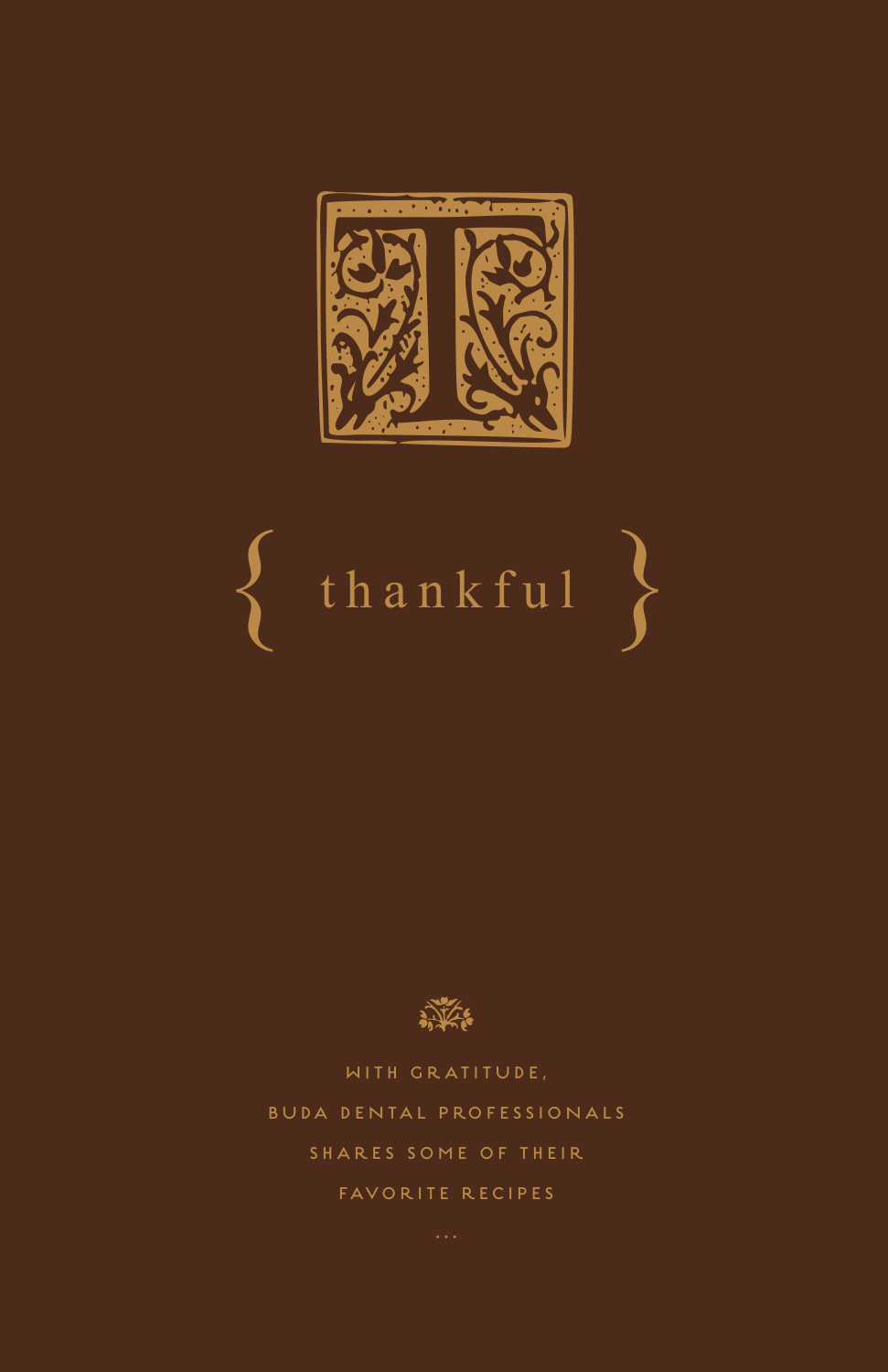De Tayloe<br>Dr. Strickland<br>Silina Lisa anni



#### Dear friends,

As the year draws to a close we reflect on 2010, feeling so blessed by all it has given us. There have been many things to celebrate this year...for starters, our tribe grew by two! In January, Heather welcomed a baby boy, and just last week Jamie had her first baby, a little girl. Dr. Taylor's daughter was married in September, Dr. Strickland's brother in August, and earlier in the year Zita's son was married as well.

As a team, we are consistently reminded of how fortunate we are to have one another. Waking up each morning excited to go to work is something we value immensely...but in addition to our relationships with each other, we all agree that the opportunity to serve such wonderful people through our work is something we are deeply grateful for. We want to thank you, our patients, for all the joy you bring into our lives. The authentic relationship we share – including the laughs, hugs, and even tears – is a trusted one that means the world to us.

We decided a fun way to express our gratitude would be to share some of our favorite recipes; it's a little gift that you can enjoy over time and also pass along to your friends or loved ones. We're so honored to be a part of your lives, and look forward to many more years together!

**The Buda Dental Team**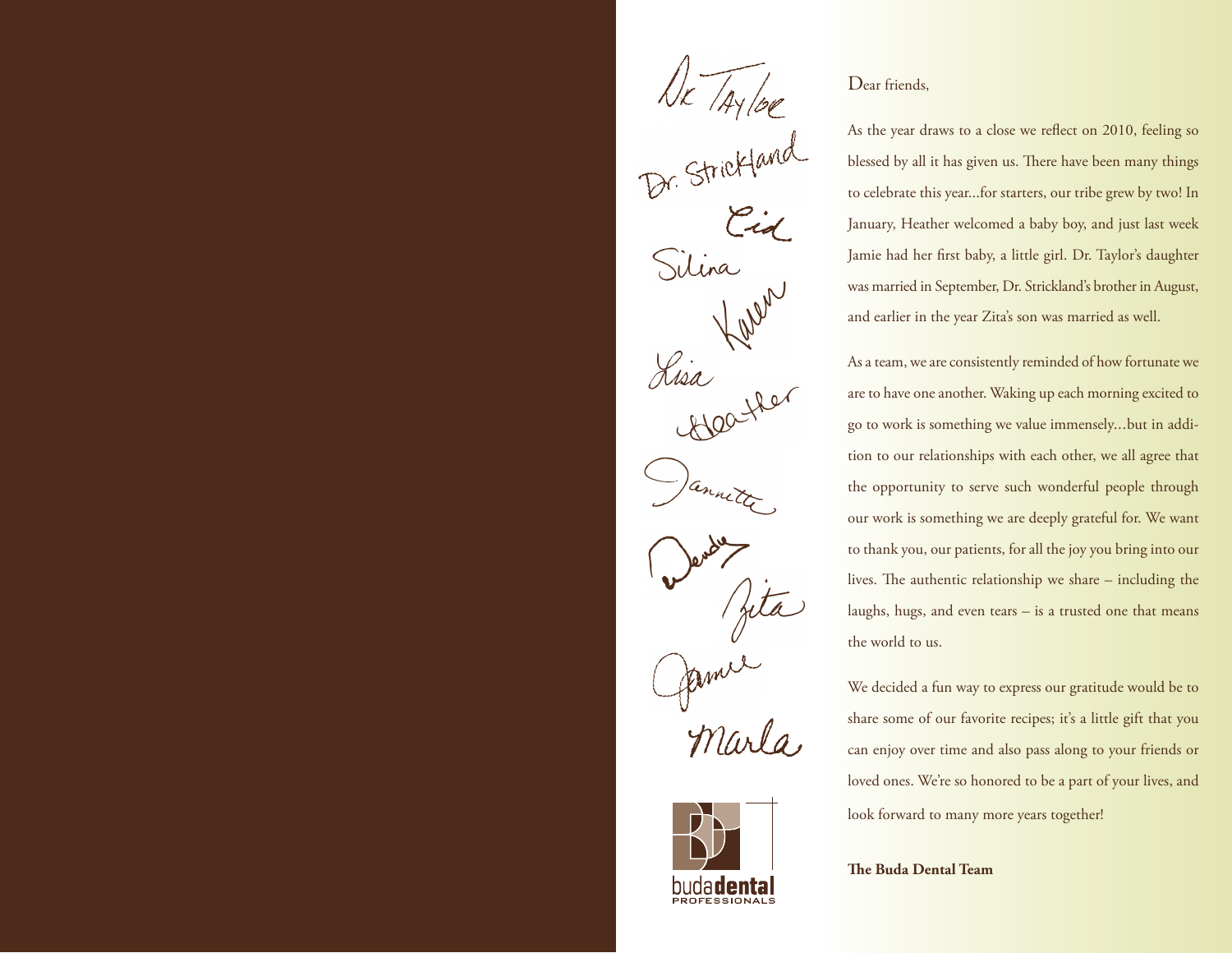### **ONE MAMA'S SUGAR COOKIES | Dr. Taylor**

"I'm sharing this recipe in honor of my mother, Marie Taylor. These cookies are our favorite!"

- ½ cup Crisco
- 1 cup sugar
- 2 eggs
- 1 Tbsp. water
- 1 tsp. vanilla
- 1 1/2 cups flour
- 1 tsp. baking powder
- 1 tsp. salt

Preheat oven to 375º. Mix together flour, baking powder and salt. Set aside. Cream together Crisco and sugar; then add eggs, water and vanilla. Add flour mixture and mix dough thoroughly until stiff. Drop by teaspoonfuls onto ungreased cookie sheet. Bake 10 -15 minutes.

#### **CHEESY BROCCOLI POCKETS | Silina**

"Even my 2 year old loves these!"

- 1 ten-oz. package frozen chopped broccoli
- 2 tsp. olive oil
- 1 clove garlic, minced
- 1 cup shredded mozzarella cheese
- $\cdot$   $\frac{1}{3}$  cup grated parmesan cheese
- 2 jarred roasted red peppers, coarsely chopped
- 1 Tbsp. chopped fresh oregano or 1 tsp. dried oregano
- $\cdot$  1/2 tsp. salt
- $\frac{1}{4}$  tsp. black pepper
- 1 package (16-oz.) frozen bread dough, thawed

Preheat oven to 375º. Grease 2 baking sheets. Cook broccoli according to package directions; drain well. In a medium skillet, heat oil over low heat. Add garlic; sauté for 2 minutes. Add broccoli; cook, stirring until moisture has evaporated, about 3 minutes. Remove from heat; cool slightly. In a medium bowl, combine broccoli mixture, mozzarela, parmesan, roasted peppers, oregano, salt and pepper. Mix well. On a lightly floured surface, divide dough into 8 pieces; roll out each piece to form a 6-inch circle. Spoon an equal amount of broccoli mixture in the center of each circle. Fold dough over filling to form a half circle. Press edges with fork to seal; prick a few holes in pocket tops. Place pockets on prepared baking sheets. Bake until golden, about 25 minutes. Serve immediately.

# **PEACH COBBLER | Lisa**

"One of our office favorites..."

- 1 cup flour
- 1 cup sugar
- $\cdot$  1/2 tsp. salt
- 2 tsp. baking powder
- $\cdot$   $\frac{3}{4}$  cup milk
- 3-4 cups sliced peaches

Preheat oven to 350º. Melt 1 cube of butter in 9 x 13 pan. Mix flour, sugar, salt, baking powder, and milk. Pour into pan. Top with peaches. Bake for 45 minutes - 1 hour.

### **DONNA'S WHITE CHILI | Dr. Strickland**

"My mom shared this recipe with me and it is DELICIOUS."

- 8 cans of Great Northern beans (don't drain)
- 4 cups chopped, cooked chicken breasts (or for convenience, 8 cans of chicken breast meat)
- 2 Tbsp. of olive oil
- 6 garlic cloves, minced
- 2 small onions, chopped
- half of a large poblano pepper, diced
- 2 four-oz. cans of diced mild green chilies
- 3 tsp. of ground cumin (comino)
- 1½ tsp. of dried oregano
- 6 cups of chicken stock / canned broth (I use 2 full "boxes" of broth)
- juice of 2 fresh limes
- 3 cups of grated Monterey Jack cheese
- 2-3 avocados, diced in chunks
- half of a "bunch" of cilantro, washed & snipped (I don't use the stems, only the leaves)

Heat oil in big soup kettle; add onions and shortly thereafter, the poblano pepper. Saute for a few minutes. Add garlic, green chilies, cumin, & oregano, and saute for another couple minutes. Add beans, chicken stock, and lime juice, and bring to a boil. Reduce heat and simmer uncovered for at least 15 minutes. Add chicken and allow it to get warmed up for a few minutes, then add avocados, 2 cups of the cheese, and cilantro. (Depending on the situation, sometimes mine then sits covered on the stove simmering for a couple hours  $\sim$  you just have to stir it every once in awhile. If you have it nice and hot, you can even just cover it, turn off the stove, and let it sit on the stove the whole time people are there and it stays plenty hot.)

When you put it in bowls, sprinkle with a bit of remaining cheese and a sprig of cilantro as a garnish. Also, it's really good served with cornbread. Enjoy!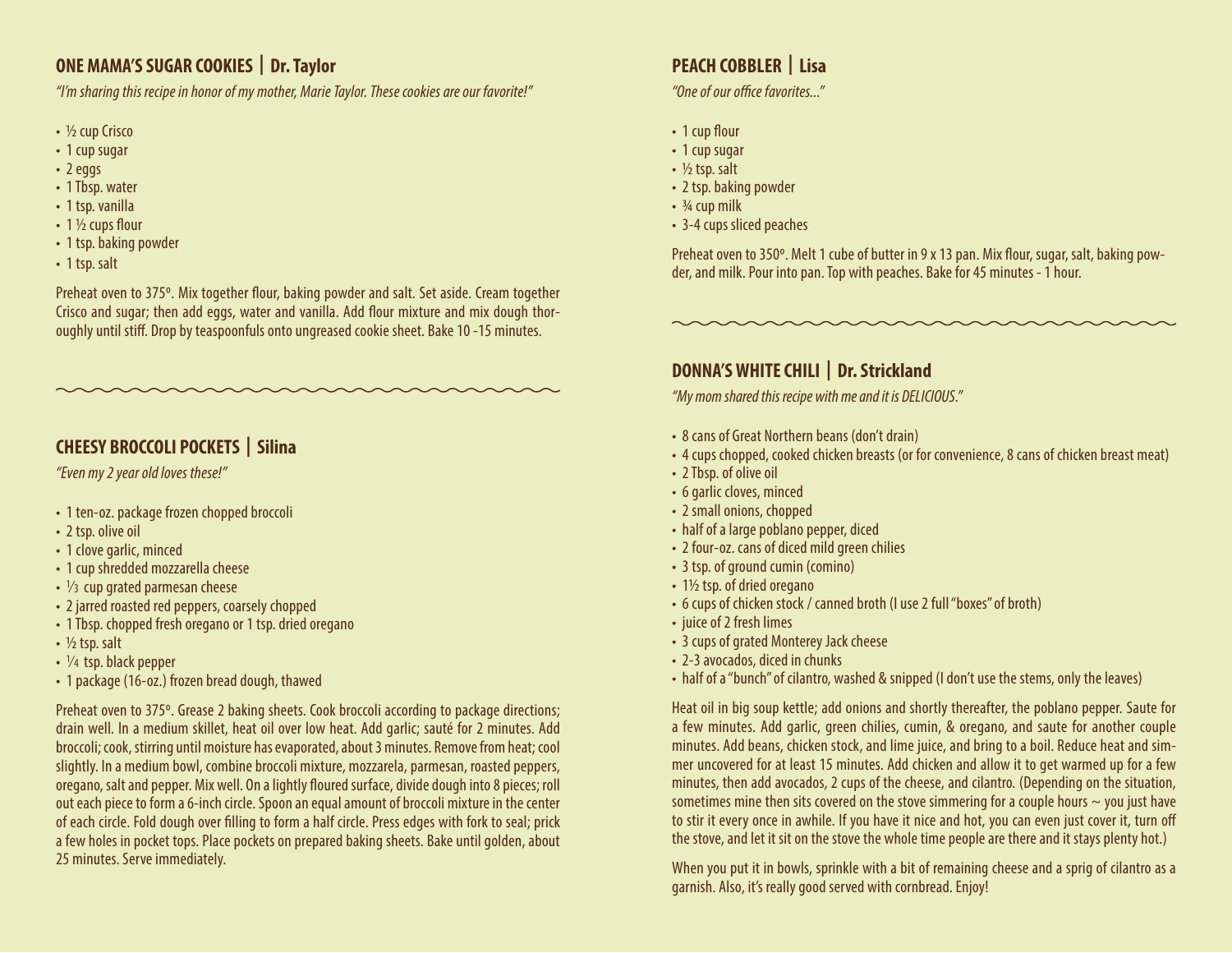### **FLAMING HABANERO SALSA | Wendy**

"Very easy recipe...you can't go wrong. Beware – it's hot!"

- 3 habanero peppers
- 1 or 2 jalapeño peppers
- $\frac{1}{4}$  onion
- ½ cup cilantro
- 2 large tomatoes
- 2 cloves garlic
- 1 tsp. salt

Place all ingredients into blender. Mix until salsa is smooth. Taste with a corn tortilla chip and add more of whatever ingredient you would like to taste more of.

# **CORN FRITTERS | Lisa**

"Good ol' Texas cookin'...and worth every calorie!"

- 1 cup flour
- 2 eggs
- 1 tsp. salt
- 1½ cups whole kernel corn
- $\cdot$   $\frac{1}{4}$  cup milk
- 1 tsp. baking powder
- 1 Tbsp. melted Crisco
- Crisco (for deep frying)

Combine flour, salt, and baking powder. Beat eggs with milk. Add 1 Tbsp. of melted Crisco and corn. Combine the two mixtures lightly. Drop from a teaspoon into deep-frying Crisco. Fry at 365º until brown on both sides (about 4-5 minutes). Drain.

# **MOM'S HOMEMADE CHICKEN & DUMPLINGS | Cid**

"In memory of Mary Vaughan with lots of love."

- 1 fat fryer chicken
- 2 cups flour
- 1 tsp. salt
- 5 Tbsp. Crisco
- $\cdot$  ½ cup milk
- ½ cup cold water

Salt and pepper chicken, and put into large pot to boil. Cover chicken with water and boil for about 1 hour (until chicken is done). Remove it from pot and let cool, reserving broth for later. Remove meat from bone and set aside. Combine flour, salt, and Crisco and blend with fork until about the size of peas. Combine milk and cold water. Mix flour mixture with the milk and water, making a dough. Roll out the dough until about  $\frac{1}{8}$  thick. Cut into strips, then into squares about 1 ½" by 2". Set aside. Add ½ stick butter to broth and bring to a boil. Add dumplings, reduce heat and simmer 20-30 minutes. To thicken the broth when dumplings are done, combine ½ cup flour and 1 cup cold water. Mix thoroughly. Slowly pour into pot until it becomes the thickness you like. Salt and pepper. Add chicken to broth and dumplings. For a tasty additional option, you can slice onions, cover with apple cider vinegar, salt and pepper, then place in refrigerator for a couple hours; serve with dumplings. It's good stuff!

#### **SOUTHWEST BLACK BEAN & CORN SALAD | Heather**

"This dish is very refreshing and great with tortilla chips!"

- $\frac{1}{3}$  jar of Roberts Reserve Southwest Dip
- ½ cup mayo
- 1 can sweet corn, drained
- 1 can black beans, drained & rinsed
- ½ cup cilantro, chopped
- ½ red bell pepper, diced
- 2 green onion stalks, chopped
- 1 eight-oz. package shredded cheddar cheese or shredded Velveeta

Whisk mayo and southwest dip until smooth. Add remaining ingredients and toss. Keep chilled.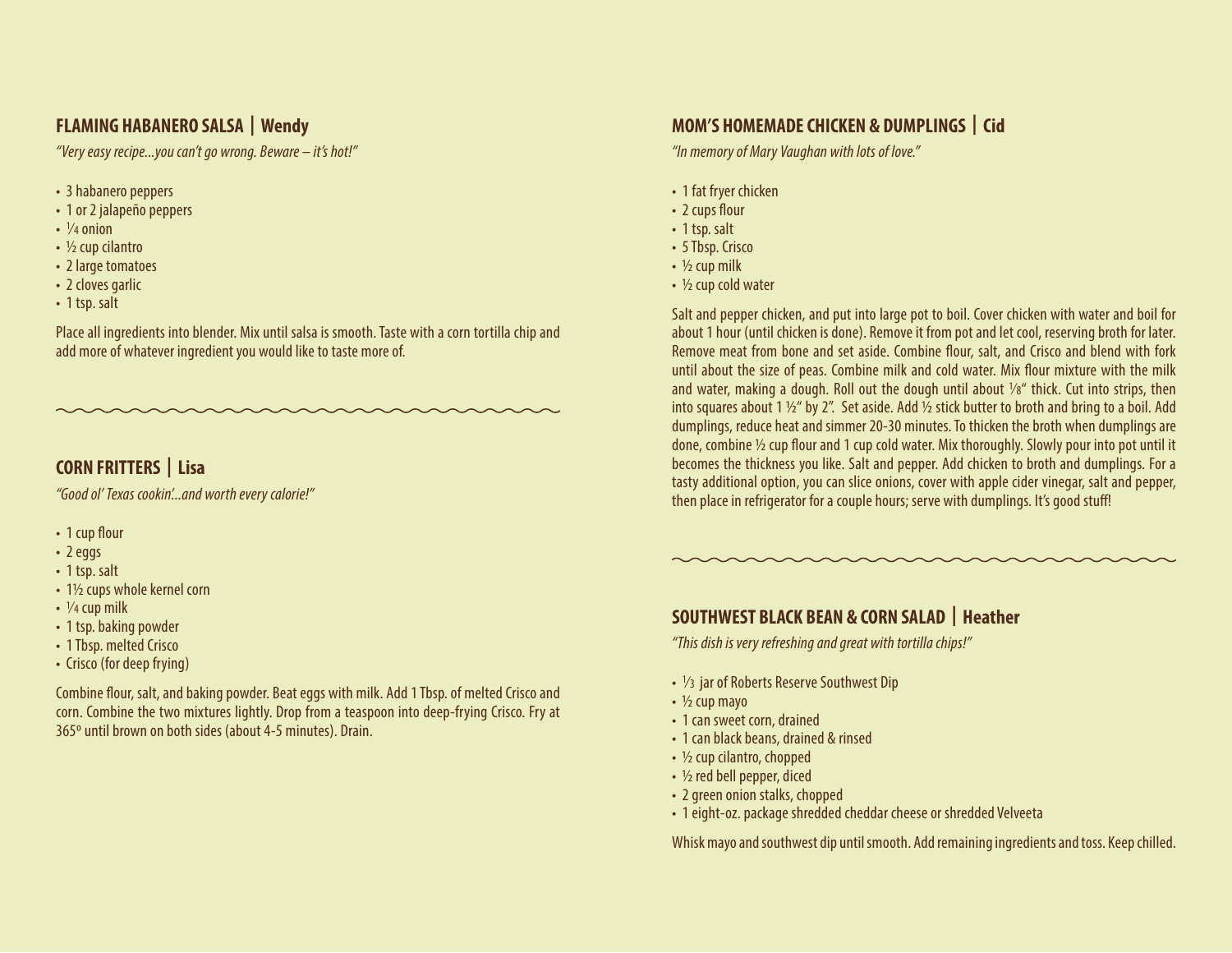### **SPLIT PEA SOUP | Karen**

"I like this because it's different from most soups and very yummy!"

- 1 bag split peas
- 8 cups chicken broth
- 1 cup onions, chopped
- 1 cup carrots, sliced
- 2 bay leaves
- ½ tsp. celery seed
- 1 smoked turkey leg (cooked)

Rinse peas. Place peas, chicken broth, and turkey leg into pot. Bring to a boil, then simmer for 30 minutes. Remove turkey leg, add carrots and onions. Simmer for another 30 minutes. Cut up the turkey meat and add to the soup. Yum!

#### **BREAKFAST CASSEROLE | Jamie**

"Great for when company's coming!"

- Butter
- 6 pieces of bread
- 6 eggs
- 1 lb. sausage
- $\cdot$  ½ cup milk
- 8 oz. shredded cheddar cheese

The night before, butter bread and tear into pieces. Lay bread pieces in bottom of 9x13 casserole dish. Brown sausage, drain and crumble over bread. Then, sprinkle shredded cheddar over the sausage. In a separate bowl, beat eggs and milk and then pour over the top. Cover casserole with foil and refrigerate overnight. The next morning, bake at 350º for 45 minutes.

# **EASY CHOCOLATE LOVER'S CHEESEPIE | Zita**

"I love this recipe because it's easy to follow and everyone is crazy about it!"

- 3 eight-oz. packages cream cheese, softened
- $\cdot$   $\frac{3}{4}$  cup sugar
- 3 eggs
- 1 tsp. vanilla
- 2 cups semi-sweet mini chocolate chips
- 1 extra-serving size packaged graham cracker crust (9 oz.)
- 2 Tbsp. whipping cream

Heat oven to 450º. Beat cream cheese and sugar in large bowl with mixer until well blended. Add eggs and vanilla; beat well. Stir in 1<sup>2</sup>/3 cups small chocolate chips; pour into crust. Bake 10 minutes. Without opening oven door, reduce temperature to 250º; continue baking 30 minutes or just until set. Cool completely. Cover; refrigerate until thoroughly chilled. Place remaining 1/3 cup of chips and whipping cream into small microwave-safe bowl. Microwave on high 20-30 seconds or just until chips are melted and mixture is smooth. Cool slightly; spread over the top of cheesepie. Refrigerate 15 minutes or until topping is set.

#### **TORTILLA SOUP | Marla**

"This is a classic – always a hit."

- 1½ lbs. chicken breast
- 1 Tbsp. olive oil
- 4 cups water
- 2-3 fresh garden tomatoes (boiled & peeled)
- 1 cup fresh cilantro, chopped
- 1 large jalapeño pepper
- grated monterey jack cheese
- 1 medium onion, chopped
- 2 cloves garlic, minced
- lime, sliced
- avocado, diced
- cumin
- salt & pepper

Place olive oil and chicken in large pot. Add onion and garlic; once the chicken is browned, add water. Season with salt, pepper, and cumin. Add whole jalapeño and cilantro. Simmer on medium for 1 hour. Serve with lime, avocado, grated cheese, and tortilla chips.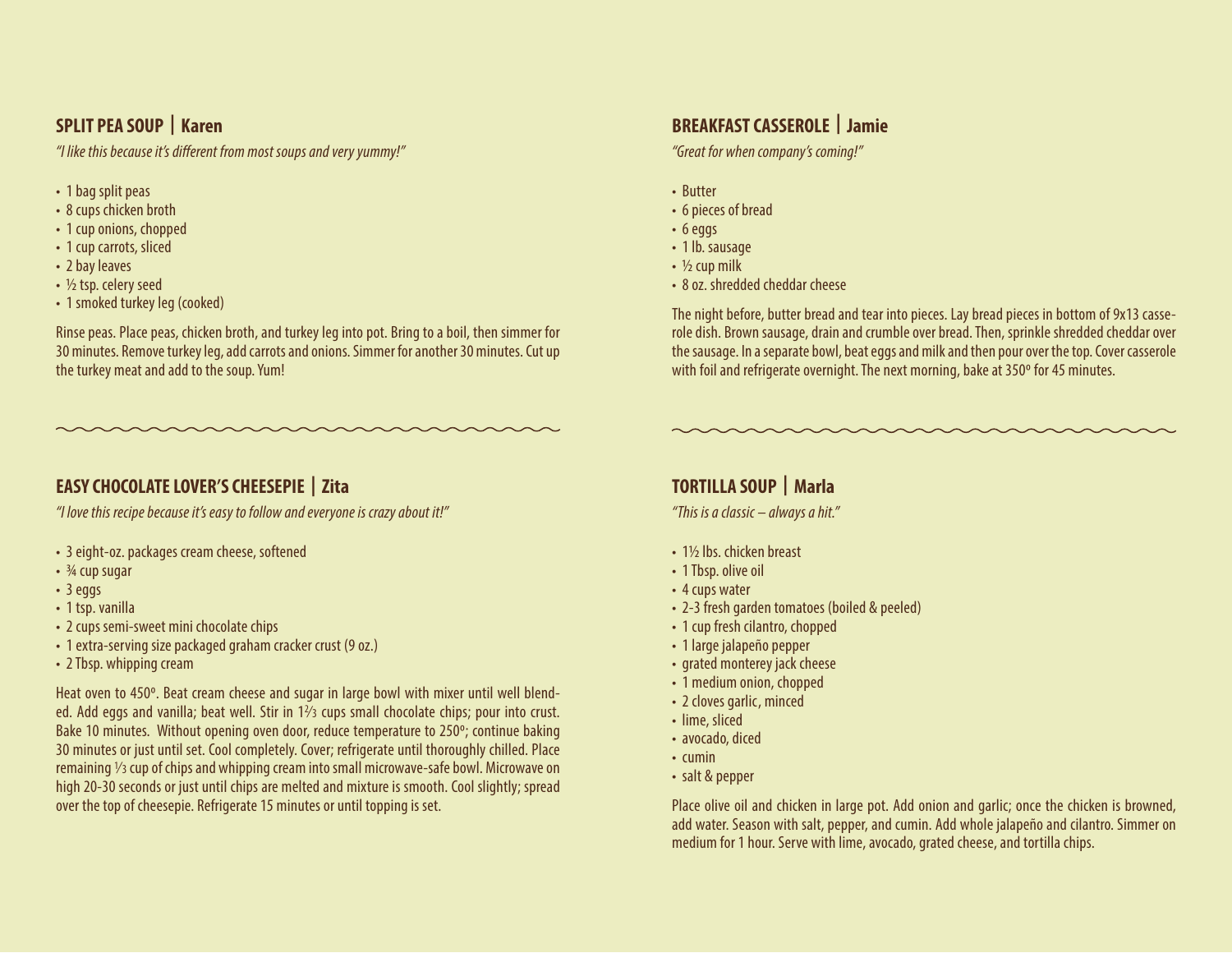#### **TEXAS CHILI | Jannette**

"This is our family's Super Bowl Day favorite!"

- 2 lbs. pinto beans
- salt
- 3 cloves of garlic, chopped
- small can diced tomatoes with green chiles
- 1 lb. package coarse ground beef
- 1 lb. smoked beef kielbasa sausage
- ½ lb. shredded cheddar cheese
- 1/2 lb. shredded monterey jack cheese
- 16-oz. jar sliced jalapeño peppers
- 2 cups water

Cook beans according to package directions. Season with salt and garlic. Half way through cooking beans, add small can of diced tomatoes with green chilies. While beans are cooking, cook ground beef until well browned, and drain fat. Dice smoked sausage into fourths (may also be sliced into rounds...it's a preference thing). Pan fry until heated through, drain. Once beans are done, add cooked ground beef and smoked sausage to the pot. Be sure to use large enough pot to allow for growth as you add other ingredients. Allow chili to simmer for about 20-30 minutes. Then add jar of sliced jalapeños with or without juice, depending upon how much "heat" you want. Add 1-2 cups of water. Once the jalapeños have been added, allow chili to simmer again for at least another half hour. At this point, I like to add the cheeses but again, it is a preference thing. Adding the cheese will thicken the chili. You can garnish with sour cream, onions, cilantro or avocados. Serve with a big scoop of corn ships or warm tortillas. This chili always tastes better the second day, once all the flavors have marinated overnight.

# **10 MINUTE PEANUT BRITTLE | Lisa**

"I enjoy adding this as an extra touch to Christmas variety plates."

- 1 cup sugar
- 1/2 cup light corn syrup
- 1/8 tsp. salt
- 1 tsp. vanilla
- 1 tsp. baking soda
- 1½ cups roasted & salted peanuts
- 1 Tbsp. butter or margarine

Combine sugar, syrup and salt into a 2-quart mixing bowl or casserole dish. Microwave on high for 5 minutes. Stir in peanuts. Microwave on high for 2-5 minutes, stirring every 2 minutes until syrup and peanuts are lightly browned. Stir in butter, vanilla and baking soda until light and foamy. Spread onto a large, well-buttered cookie sheet and allow to cool. Break into desired size pieces and enjoy!